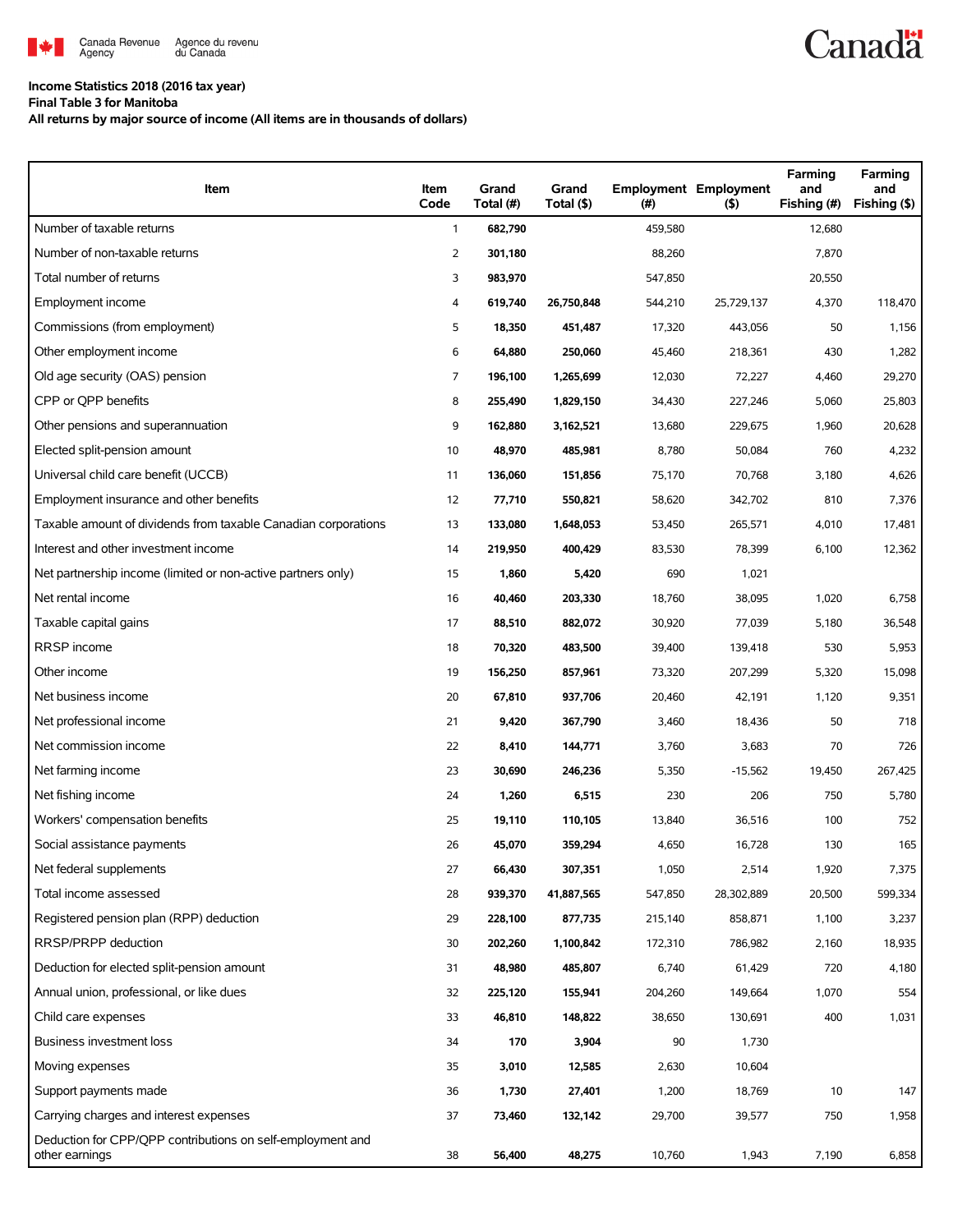

## **Income Statistics 2018 (2016 tax year)**

**Final Table 3 for Manitoba**

**All returns by major source of income (All items are in thousands of dollars)**

| Item                                                                                          | Item<br>Code | Grand<br>Total (#) | Grand<br>Total (\$) | $(\#)$  | <b>Employment Employment</b><br>$($ \$) | Farming<br>and<br>Fishing (#) | Farming<br>and<br>Fishing (\$) |
|-----------------------------------------------------------------------------------------------|--------------|--------------------|---------------------|---------|-----------------------------------------|-------------------------------|--------------------------------|
| Deduction for provincial parental insurance plan (PPIP) premiums<br>on self-employment income | 39           |                    |                     |         |                                         |                               |                                |
| Exploration and development expenses                                                          | 40           | 1,250              | 14,549              | 440     | 7,265                                   | 30                            | 72                             |
| Other employment expenses                                                                     | 41           | 31,910             | 132,224             | 29,360  | 122,842                                 | 110                           | 297                            |
| Clergy residence deduction                                                                    | 42           | 1,630              | 21,480              | 1,480   | 20,351                                  | 10                            | 98                             |
| Other deductions                                                                              | 43           | 24,300             | 75,756              | 12,320  | 12,106                                  |                               |                                |
| Total deductions before adjustments                                                           | 44           | 535,580            | 3,238,488           | 381,270 | 2,223,345                               | 9,710                         | 37,872                         |
| Social benefits repayment                                                                     | 45           | 14,470             | 44,602              | 5,640   | 13,790                                  | 310                           | 1,130                          |
| Net income                                                                                    | 46           | 936,730            | 38,634,799          | 547,690 | 26,067,041                              | 19,940                        | 569,141                        |
| Canadian Forces personnel and police deduction                                                | 47           | 120                | 2,330               |         |                                         |                               |                                |
| Security options deductions                                                                   | 48           | 390                | 17,869              | 350     | 17,457                                  |                               |                                |
| Other payments deduction                                                                      | 49           | 125,730            | 777,999             | 19,350  | 55,752                                  | 2,060                         | 8,263                          |
| Non-capital losses of other years                                                             | 50           | 890                | 10,922              | 310     | 1,753                                   | 10                            | 26                             |
| Net capital losses of other years                                                             | 51           | 14,240             | 31,554              | 4,900   | 6,180                                   | 390                           | 499                            |
| Capital gains deduction                                                                       | 52           | 4,050              | 371,784             | 540     | 12,789                                  | 790                           | 34,187                         |
| Northern residents deductions                                                                 | 53           | 15,980             | 60,692              | 12,210  | 48,226                                  | 80                            | 247                            |
| Additional deductions                                                                         | 54           | 4,540              | 17,005              | 350     | 3,640                                   | 30                            | 80                             |
| Farming/fishing losses of prior years                                                         | 55           | 700                | 6,775               | 160     | 977                                     | 360                           | 4,158                          |
| Total deductions from net income                                                              | 56           | 162,170            | 1,297,465           | 37,350  | 149,307                                 | 3,540                         | 47,459                         |
| Taxable income assessed                                                                       | 57           | 918,110            | 37,342,858          | 547,650 | 25,917,891                              | 19,860                        | 522,837                        |
| Basic personal amount                                                                         | 58           | 983,940            | 11,249,672          | 547,840 | 6,265,109                               | 20,550                        | 235,752                        |
| Age amount                                                                                    | 59           | 194,080            | 1,236,988           | 11,690  | 55,349                                  | 4,400                         | 28,116                         |
| Spouse or common-law partner amount                                                           | 60           | 72,190             | 565,764             | 45,570  | 362,514                                 | 3,140                         | 18,387                         |
| Amount for an eligible dependant                                                              | 61           | 40,050             | 436,737             | 20,610  | 220,231                                 | 170                           | 1,803                          |
| Family caregiver amount for children under 18 years of age                                    | 62           | 5,970              | 14,781              | 4,140   | 10,112                                  | 80                            | 197                            |
| Amount for infirm dependants age 18 or older                                                  | 63           | 860                | 4,459               | 450     | 2,311                                   |                               |                                |
| CPP or QPP contributions through employment                                                   | 64           | 585,150            | 935,052             | 523,500 | 895,666                                 | 3,700                         | 4,338                          |
| CPP or QPP contributions on self-employment and other earnings                                | 65           | 56,400             | 48,275              | 10,760  | 1,943                                   | 7,190                         | 6,858                          |
| Employment insurance premiums                                                                 | 66           | 569,250            | 358,780             | 510,370 | 340,446                                 | 3,490                         | 1,717                          |
| PPIP premiums paid                                                                            | 67           |                    |                     |         |                                         |                               |                                |
| PPIP premiums payable on employment income                                                    | 68           |                    |                     |         |                                         |                               |                                |
| PPIP premiums payable on self-employment income                                               | 69           |                    |                     |         |                                         |                               |                                |
| Volunteer firefighters' amount/search and rescue volunteers'<br>amount                        | 70           | 1,860              | 5,571               | 1,420   | 4,272                                   | 110                           | 336                            |
| Canada employment amount                                                                      | 71           | 638,030            | 717,137             | 547,780 | 632,826                                 | 4,590                         | 4,948                          |
| Public transit amount                                                                         | 72           | 45,670             | 27,878              | 39,830  | 25,101                                  |                               |                                |
| Children's arts amount                                                                        | 73           | 21,730             | 6,601               | 18,310  | 5,533                                   | 240                           | 77                             |
| Home accessibility expenses                                                                   | 74           | 570                | 2,713               | 170     | 794                                     |                               |                                |
| Home buyers' amount                                                                           | 75           | 8,140              | 37,987              | 7,490   | 34,993                                  | 30                            | 140                            |
| Pension income amount                                                                         | 76           | 187,460            | 357,135             | 21,600  | 40,314                                  | 2,490                         | 4,534                          |

**Canadä**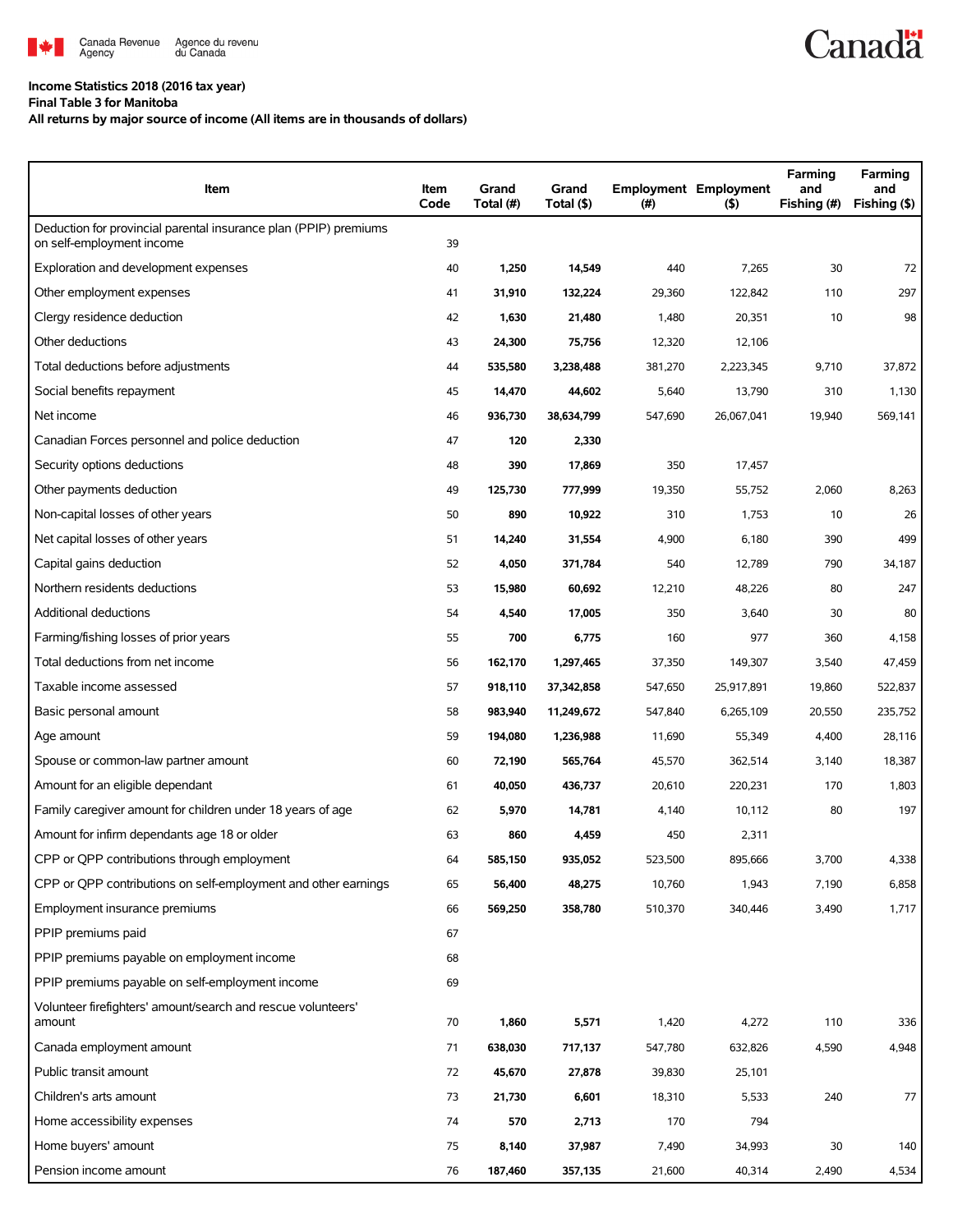

## **Income Statistics 2018 (2016 tax year)**

**Final Table 3 for Manitoba**

**All returns by major source of income (All items are in thousands of dollars)**

| Item                                                              | Item<br>Code | Grand<br>Total (#) | Grand<br>Total (\$) | (#)     | <b>Employment Employment</b><br>(5) | Farming<br>and<br>Fishing (#) | Farming<br>and<br>Fishing (\$) |
|-------------------------------------------------------------------|--------------|--------------------|---------------------|---------|-------------------------------------|-------------------------------|--------------------------------|
| Caregiver amount                                                  | 77           | 6,850              | 38,453              | 4,860   | 27,504                              | 60                            | 342                            |
| Disability amount                                                 | 78           | 56,540             | 452,491             | 8,200   | 65,852                              | 470                           | 3,728                          |
| Disability amount transferred from a dependant                    | 79           | 12,610             | 140,733             | 8,190   | 91,588                              | 150                           | 1,660                          |
| Interest paid on student loans                                    | 80           | 11,160             | 5,216               | 10,250  | 4,737                               | 10                            | 3                              |
| Tuition, education, and textbook amounts                          | 81           | 63,650             | 352,179             | 56,800  | 305,872                             | 240                           | 1,006                          |
| Tuition, education, and textbook amounts transferred from a child | 82           | 17,930             | 87,305              | 15,250  | 74,544                              | 210                           | 1,062                          |
| Amounts transferred from spouse or common-law partner             | 83           | 38,630             | 219,019             | 10,930  | 58,980                              | 1,490                         | 8,258                          |
| Medical expenses                                                  | 84           | 164,820            | 382,482             | 61,380  | 98,012                              | 6,350                         | 15,254                         |
| Total tax credits on personal amounts                             | 85           | 983,950            | 2,652,591           | 547,850 | 1,443,748                           | 20,550                        | 50,791                         |
| Allowable charitable donations and government gifts               | 86           | 229,040            | 451,968             | 139,520 | 221,428                             | 6,320                         | 19,354                         |
| Eligible cultural and ecological gifts                            | 87           | 180                | 1,276               | 110     | 136                                 |                               |                                |
| Total tax credit on donations and gifts                           | 88           | 227,940            | 129,854             | 138,700 | 62,854                              | 6,310                         | 5,513                          |
| Total federal non-refundable tax credits                          | 89           | 983,950            | 2,782,445           | 547,850 | 1,506,602                           | 20,550                        | 56,304                         |
| Federal dividend tax credit                                       | 90           | 117,800            | 197,701             | 52,600  | 33,263                              | 2,950                         | 1,807                          |
| Minimum tax carryover                                             | 91           | 2,650              | 8,353               | 700     | 2,957                               | 350                           | 1,089                          |
| Basic federal tax                                                 | 92           | 617,380            | 4,007,247           | 439,370 | 3,029,095                           | 9,200                         | 37,573                         |
| Federal foreign tax credit                                        | 93           | 39,220             | 16,420              | 15,170  | 7,820                               | 820                           | 193                            |
| Federal political contribution tax credit                         | 94           | 6,380              | 1,166               | 2,420   | 451                                 | 170                           | 33                             |
| Investment tax credit                                             | 95           | 480                | 2,315               | 100     | 947                                 |                               |                                |
| Labour-sponsored funds tax credit (federally registered)          | 96           |                    |                     |         |                                     |                               |                                |
| Labour-sponsored funds tax credit (provincially registered)       | 97           | 120                | 86                  | 90      | 64                                  |                               |                                |
| Alternative minimum tax payable                                   | 98           | 1,570              | 13,823              | 20      | 229                                 | 100                           | 721                            |
| Net federal tax                                                   | 99           | 616,490            | 3,987,748           | 439,040 | 3,020,078                           | 9,140                         | 37,364                         |
| CPP contributions on self-employment                              | 100          | 56,400             | 96,550              | 10,760  | 3,885                               | 7,190                         | 13,716                         |
| Social Benefits repayment                                         | 101          | 14,470             | 44,602              | 5,640   | 13,790                              | 310                           | 1,130                          |
| Working income tax benefit (WITB)                                 | 102          | 54,480             | 43,301              | 35,990  | 27,050                              | 4,710                         | 5,273                          |
| Children's fitness tax credit                                     | 103          | 54,530             | 4,458               | 45,900  | 3,759                               | 700                           | 55                             |
| Eligible educator school supply tax credit                        | 104          | 1,820              | 100                 | 1,720   | 95                                  |                               |                                |
| Net provincial or territorial tax                                 | 105          | 667,090            | 3,127,492           | 455,780 | 2,300,911                           | 10,860                        | 31,468                         |
| Total tax payable                                                 | 106          | 682,790            | 7,256,493           | 459,580 | 5,338,669                           | 12.680                        | 83,680                         |

## **Canadä**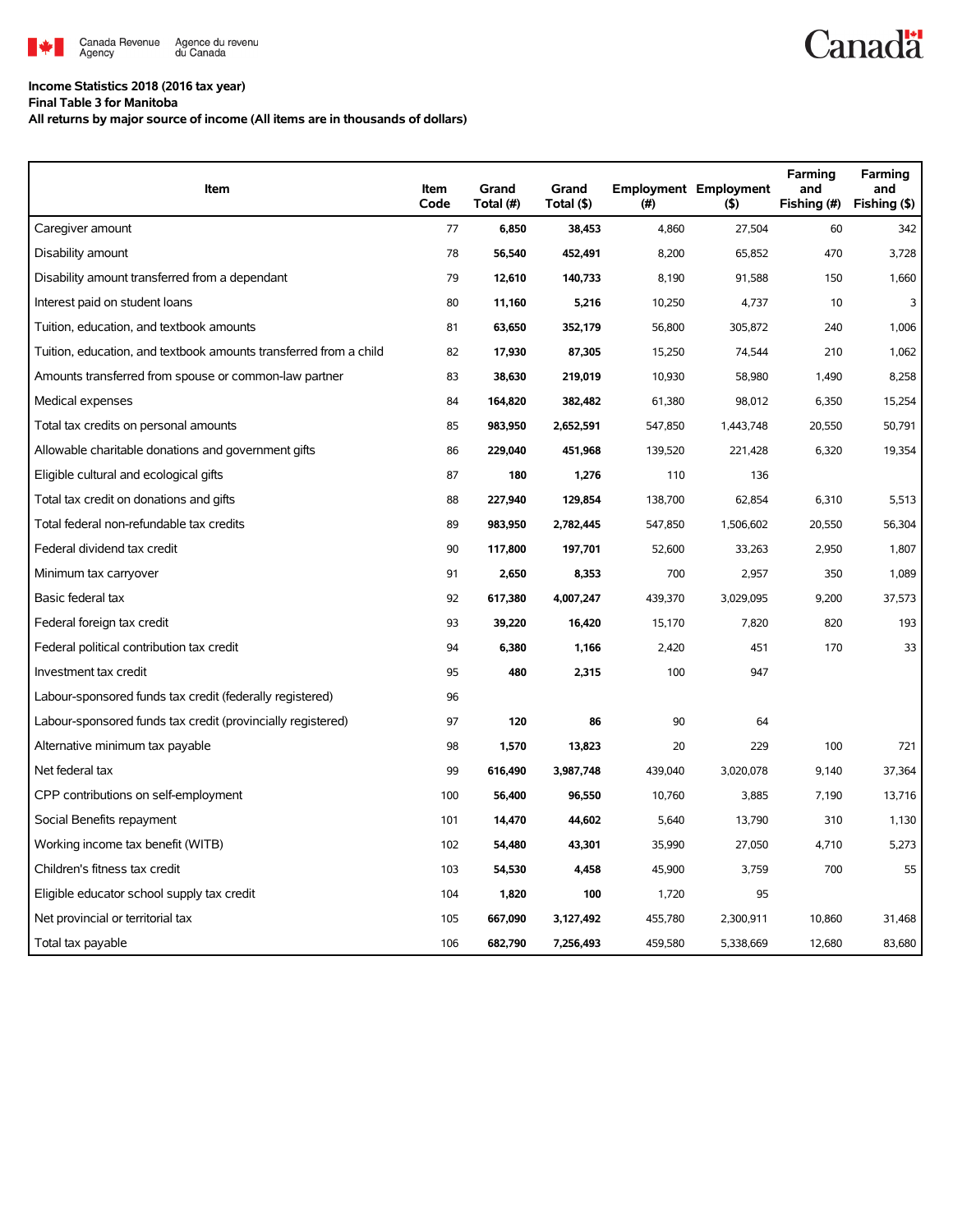| Item                                                                                             | Item<br>Code   | Income (#) | $Income($ \$) | <b>Sales</b><br>Professional Professional (self-employment)<br>(# ) | <b>Sales</b><br>(self-employment)<br>(5) | Proprietorship/<br>Partnerships<br>(#) | Proprietorship/<br>Partnerships<br>(5) |
|--------------------------------------------------------------------------------------------------|----------------|------------|---------------|---------------------------------------------------------------------|------------------------------------------|----------------------------------------|----------------------------------------|
| Number of taxable returns                                                                        | $\mathbf{1}$   | 3,760      |               | 2,720                                                               |                                          | 31,560                                 |                                        |
| Number of non-taxable returns                                                                    | $\overline{2}$ | 270        |               | 360                                                                 |                                          | 4,810                                  |                                        |
| Total number of returns                                                                          | 3              | 4,030      |               | 3,080                                                               |                                          | 36,360                                 |                                        |
| Employment income                                                                                | 4              | 1,060      | 20,910        | 660                                                                 | 8,179                                    | 8,630                                  | 133,027                                |
| Commissions (from employment)                                                                    | 5              |            |               |                                                                     |                                          | 230                                    | 1,916                                  |
| Other employment income                                                                          | 6              | 140        | 275           | 80                                                                  | 124                                      | 1,120                                  | 2,138                                  |
| Old age security (OAS) pension                                                                   | 7              | 430        | 2,756         | 270                                                                 | 1,779                                    | 2,800                                  | 17,632                                 |
| CPP or QPP benefits                                                                              | 8              | 670        | 5,769         | 450                                                                 | 3,468                                    | 4,900                                  | 30,070                                 |
| Other pensions and superannuation                                                                | 9              | 340        | 7,796         | 140                                                                 | 1,980                                    | 1,620                                  | 23,335                                 |
| Elected split-pension amount                                                                     | 10             | 160        | 814           | 80                                                                  | 431                                      | 1,040                                  | 7,394                                  |
| Universal child care benefit (UCCB)                                                              | 11             | 660        | 716           | 610                                                                 | 664                                      | 8,040                                  | 8,989                                  |
| Employment insurance and other benefits                                                          | 12             | 60         | 355           | 50                                                                  | 252                                      | 830                                    | 5,357                                  |
| Taxable amount of dividends from taxable<br>Canadian corporations                                | 13             | 970        | 9,969         | 590                                                                 | 3,447                                    | 3,180                                  | 16,327                                 |
| Interest and other investment income                                                             | 14             | 1,440      | 3,262         | 640                                                                 | 870                                      | 7,320                                  | 7,719                                  |
| Net partnership income (limited or<br>non-active partners only)                                  | 15             | 60         | 678           |                                                                     |                                          |                                        |                                        |
| Net rental income                                                                                | 16             | 260        | 942           | 280                                                                 | 662                                      | 2,580                                  | 10,548                                 |
| Taxable capital gains                                                                            | 17             | 600        | 3,438         | 400                                                                 | 1,995                                    | 2,520                                  | 11,614                                 |
| RRSP income                                                                                      | 18             | 260        | 2,197         | 320                                                                 | 2,160                                    | 2,560                                  | 13,596                                 |
| Other income                                                                                     | 19             | 1,050      | 3,165         | 850                                                                 | 1,156                                    | 6,830                                  | 10,965                                 |
| Net business income                                                                              | 20             | 180        | 1,140         | 170                                                                 | 190                                      | 35,670                                 | 852,578                                |
| Net professional income                                                                          | 21             | 3,990      | 329,149       | 30                                                                  | $-112$                                   | 150                                    | 3,204                                  |
| Net commission income                                                                            | 22             | 50         | 219           | 3,030                                                               | 135,271                                  | 320                                    | 1,817                                  |
| Net farming income                                                                               | 23             |            |               |                                                                     |                                          | 1,150                                  | $-3,440$                               |
| Net fishing income                                                                               | 24             |            |               |                                                                     |                                          | 50                                     | 175                                    |
| Workers' compensation benefits                                                                   | 25             |            |               |                                                                     |                                          | 300                                    | 1,428                                  |
| Social assistance payments                                                                       | 26             |            |               |                                                                     |                                          | 200                                    | 578                                    |
| Net federal supplements                                                                          | 27             | 30         | 100           | 30                                                                  | 68                                       | 660                                    | 2,308                                  |
| Total income assessed                                                                            | 28             | 4,020      | 393,893       | 3,080                                                               | 162,940                                  | 36,260                                 | 1,159,895                              |
| Registered pension plan (RPP) deduction                                                          | 29             | 140        | 321           | 50                                                                  | 63                                       | 1,310                                  | 2,589                                  |
| RRSP/PRPP deduction                                                                              | 30             | 1,780      | 27,675        | 910                                                                 | 10,666                                   | 7,090                                  | 47,065                                 |
| Deduction for elected split-pension amount                                                       | 31             | 160        | 1,891         | 70                                                                  | 580                                      | 750                                    | 6,147                                  |
| Annual union, professional, or like dues                                                         | 32             | 390        | 349           | 120                                                                 | 71                                       | 1,960                                  | 777                                    |
| Child care expenses                                                                              | 33             | 360        | 1,458         | 250                                                                 | 629                                      | 2,750                                  | 6,103                                  |
| Business investment loss                                                                         | 34             |            |               |                                                                     |                                          | 10                                     | 196                                    |
| Moving expenses                                                                                  | 35             | 50         | 489           |                                                                     |                                          | 90                                     | 372                                    |
| Support payments made                                                                            | 36             | 40         | 1,186         | 10                                                                  | 236                                      | 70                                     | 1,031                                  |
| Carrying charges and interest expenses                                                           | 37             | 510        | 2,135         | 230                                                                 | 758                                      | 1,350                                  | 2,282                                  |
| Deduction for CPP/QPP contributions on<br>self-employment and other earnings                     | 38             | 3,280      | 5,337         | 2,470                                                               | 3,467                                    | 28,640                                 | 29,104                                 |
| Deduction for provincial parental insurance<br>plan (PPIP) premiums on self-employment<br>income | 39             |            |               |                                                                     |                                          |                                        |                                        |
| Exploration and development expenses                                                             | 40             | 40         | 577           |                                                                     |                                          | 40                                     | 144                                    |
| Other employment expenses                                                                        | 41             | 50         | 190           | 110                                                                 | 1,006                                    | 520                                    | 2,055                                  |
| Clergy residence deduction                                                                       | 42             |            |               |                                                                     |                                          | 30                                     | 257                                    |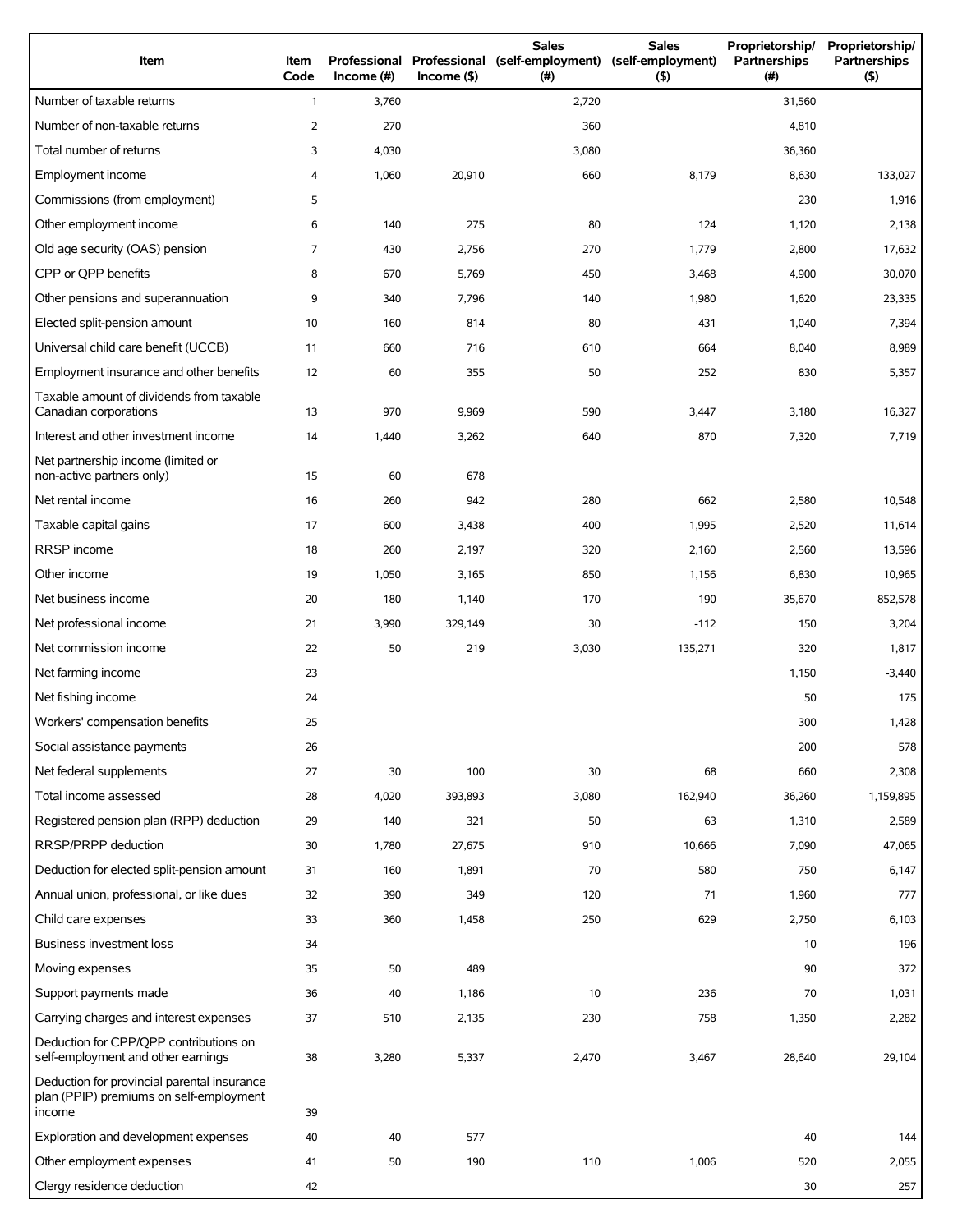| Item                                                                   | Item<br>Code | Income (#) | $Income($ \$) | <b>Sales</b><br>Professional Professional (self-employment) (self-employment)<br>(# ) | <b>Sales</b><br>(5) | Proprietorship/<br>Partnerships<br>(# ) | Proprietorship/<br>Partnerships<br>(5) |
|------------------------------------------------------------------------|--------------|------------|---------------|---------------------------------------------------------------------------------------|---------------------|-----------------------------------------|----------------------------------------|
| Other deductions                                                       | 43           | 100        | 77            | 50                                                                                    | 26                  | 480                                     | 891                                    |
| Total deductions before adjustments                                    | 44           | 3,700      | 41,702        | 2,680                                                                                 | 17,839              | 31,040                                  | 99,024                                 |
| Social benefits repayment                                              | 45           | 180        | 911           | 60                                                                                    | 201                 | 240                                     | 856                                    |
| Net income                                                             | 46           | 3,970      | 351,608       | 3,000                                                                                 | 145,378             | 35,280                                  | 1,072,638                              |
| Canadian Forces personnel and police<br>deduction                      | 47           |            |               |                                                                                       |                     |                                         |                                        |
| Security options deductions                                            | 48           |            |               |                                                                                       |                     |                                         |                                        |
| Other payments deduction                                               | 49           | 40         | 146           | 50                                                                                    | 132                 | 1,120                                   | 4,312                                  |
| Non-capital losses of other years                                      | 50           | 20         | 117           | 20                                                                                    | 186                 | 310                                     | 2,357                                  |
| Net capital losses of other years                                      | 51           | 150        | 354           | 90                                                                                    | 165                 | 370                                     | 526                                    |
| Capital gains deduction                                                | 52           | 10         | 739           |                                                                                       |                     | 70                                      | 1,982                                  |
| Northern residents deductions                                          | 53           | 30         | 85            | 10                                                                                    | 39                  | 310                                     | 1,059                                  |
| Additional deductions                                                  | 54           |            |               |                                                                                       |                     | 30                                      | 96                                     |
| Farming/fishing losses of prior years                                  | 55           |            |               |                                                                                       |                     |                                         |                                        |
| Total deductions from net income                                       | 56           | 250        | 1,460         | 170                                                                                   | 1,035               | 2,200                                   | 10,625                                 |
| Taxable income assessed                                                | 57           | 3,970      | 350,167       | 3,000                                                                                 | 144,343             | 35,240                                  | 1,062,225                              |
| Basic personal amount                                                  | 58           | 4,030      | 46,107        | 3,080                                                                                 | 35,320              | 36,360                                  | 416,353                                |
| Age amount                                                             | 59           | 310        | 1,561         | 270                                                                                   | 1,488               | 2,910                                   | 18,254                                 |
| Spouse or common-law partner amount                                    | 60           | 240        | 1,790         | 310                                                                                   | 2,509               | 4,170                                   | 30,830                                 |
| Amount for an eligible dependant                                       | 61           | 100        | 1,059         | 80                                                                                    | 889                 | 1,070                                   | 11,388                                 |
| Family caregiver amount for children<br>under 18 years of age          | 62           | 30         | 78            | 20                                                                                    | 53                  | 280                                     | 677                                    |
| Amount for infirm dependants age 18 or<br>older                        | 63           |            |               |                                                                                       |                     | 40                                      | 164                                    |
| CPP or QPP contributions through<br>employment                         | 64           | 880        | 728           | 570                                                                                   | 288                 | 7,670                                   | 5,160                                  |
| CPP or OPP contributions on<br>self-employment and other earnings      | 65           | 3,280      | 5,337         | 2,470                                                                                 | 3,467               | 28,640                                  | 29,104                                 |
| Employment insurance premiums                                          | 66           | 690        | 241           | 430                                                                                   | 94                  | 6,370                                   | 2,025                                  |
| PPIP premiums paid                                                     | 67           |            |               |                                                                                       |                     |                                         |                                        |
| PPIP premiums payable on employment<br>income                          | 68           |            |               |                                                                                       |                     |                                         |                                        |
| PPIP premiums payable on<br>self-employment income                     | 69           |            |               |                                                                                       |                     |                                         |                                        |
| Volunteer firefighters' amount/search and<br>rescue volunteers' amount | 70           |            |               |                                                                                       |                     | 110                                     | 318                                    |
| Canada employment amount                                               | 71           | 1,150      | 1,164         | 720                                                                                   | 729                 | 9,320                                   | 9,672                                  |
| Public transit amount                                                  | 72           | 90         | 41            |                                                                                       |                     | 460                                     | 218                                    |
| Children's arts amount                                                 | 73           | 260        | 86            | 120                                                                                   | 36                  | 1,120                                   | 350                                    |
| Home accessibility expenses                                            | 74           |            |               |                                                                                       |                     |                                         |                                        |
| Home buyers' amount                                                    | 75           | 40         | 185           | 20                                                                                    | 113                 | 260                                     | 1,238                                  |
| Pension income amount                                                  | 76           | 470        | 890           | 220                                                                                   | 395                 | 2,440                                   | 4,527                                  |
| Caregiver amount                                                       | 77           | 30         | 149           | 30                                                                                    | 130                 | 290                                     | 1,704                                  |
| Disability amount                                                      | 78           | 60         | 512           | 50                                                                                    | 368                 | 630                                     | 5,012                                  |
| Disability amount transferred from a<br>dependant                      | 79           | 40         | 458           | 40                                                                                    | 460                 | 500                                     | 5,153                                  |
| Interest paid on student loans                                         | 80           | 130        | 106           | 30                                                                                    | 11                  | 270                                     | 150                                    |
| Tuition, education, and textbook amounts                               | 81           | 330        | 5,094         | 180                                                                                   | 1,015               | 1,370                                   | 6,949                                  |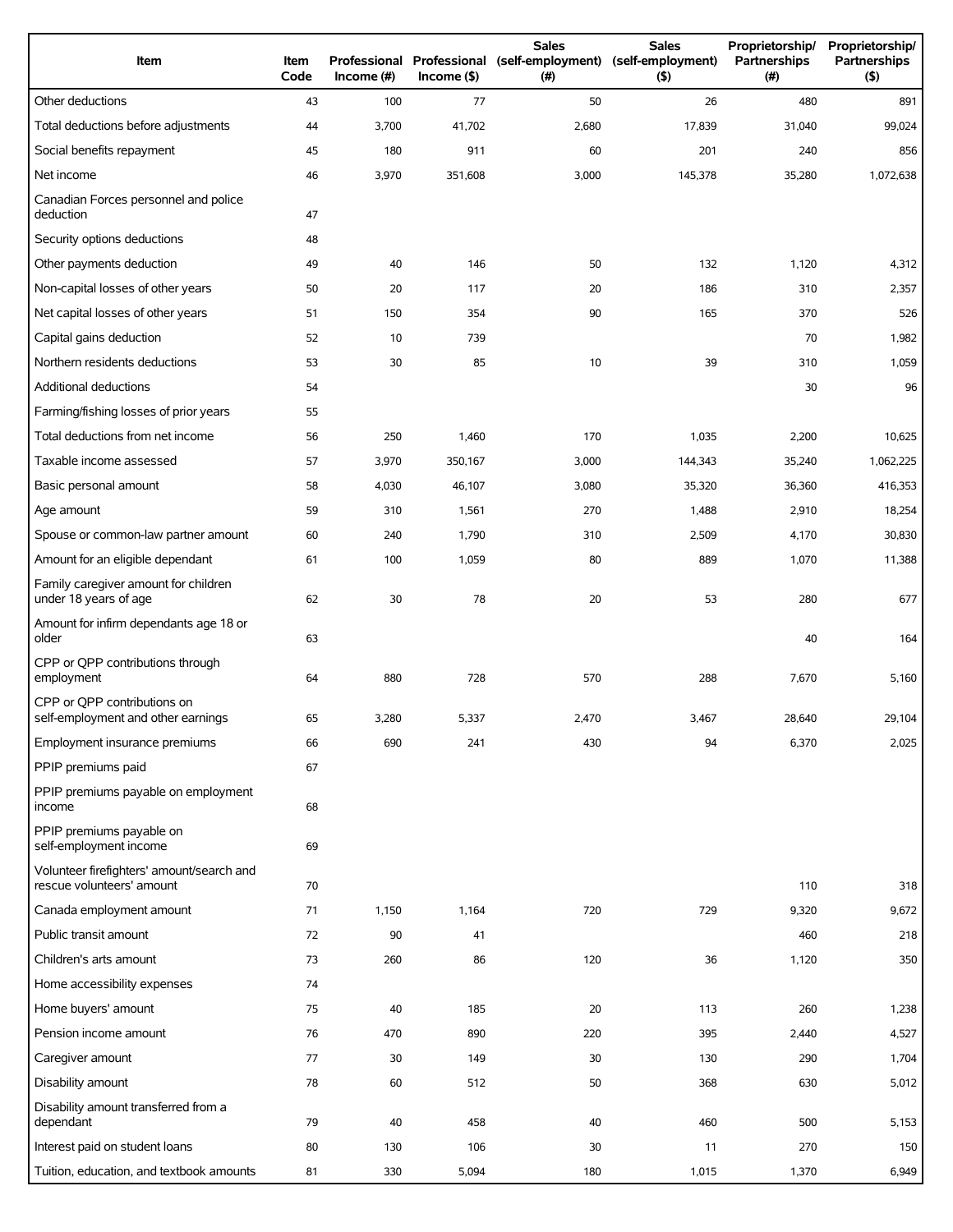| Item                                                                 | <b>Item</b><br>Code | Income $(\#)$ | $Income($ \$) | <b>Sales</b><br>Professional Professional (self-employment) (self-employment)<br>(#) | <b>Sales</b><br>$($ \$) | Proprietorship/<br>Partnerships<br>(#) | Proprietorship/<br><b>Partnerships</b><br>(5) |
|----------------------------------------------------------------------|---------------------|---------------|---------------|--------------------------------------------------------------------------------------|-------------------------|----------------------------------------|-----------------------------------------------|
| Tuition, education, and textbook amounts<br>transferred from a child | 82                  | 170           | 913           | 100                                                                                  | 473                     | 690                                    | 3,197                                         |
| Amounts transferred from spouse or<br>common-law partner             | 83                  | 90            | 447           | 80                                                                                   | 415                     | 1.040                                  | 5,582                                         |
| Medical expenses                                                     | 84                  | 700           | 1,805         | 530                                                                                  | 1,044                   | 7,990                                  | 14,094                                        |
| Total tax credits on personal amounts                                | 85                  | 4,030         | 10,325        | 3,080                                                                                | 7,404                   | 36,360                                 | 85,833                                        |
| Allowable charitable donations and<br>government gifts               | 86                  | 1,710         | 6,995         | 990                                                                                  | 2,669                   | 7,760                                  | 19,849                                        |
| Eligible cultural and ecological gifts                               | 87                  |               |               |                                                                                      |                         |                                        |                                               |
| Total tax credit on donations and gifts                              | 88                  | 1,710         | 2,250         | 980                                                                                  | 768                     | 7,740                                  | 5,647                                         |
| Total federal non-refundable tax credits                             | 89                  | 4,030         | 12,574        | 3,080                                                                                | 8,172                   | 36,360                                 | 91,480                                        |
| Federal dividend tax credit                                          | 90                  | 940           | 1,217         | 550                                                                                  | 431                     | 2,650                                  | 1,883                                         |
| Minimum tax carryover                                                | 91                  |               |               |                                                                                      |                         | 90                                     | 252                                           |
| Basic federal tax                                                    | 92                  | 3,080         | 63,815        | 2,060                                                                                | 19,558                  | 21,550                                 | 99,380                                        |
| Federal foreign tax credit                                           | 93                  | 390           | 177           | 120                                                                                  | 12                      | 850                                    | 698                                           |
| Federal political contribution tax credit                            | 94                  | 90            | 24            | 50                                                                                   | 11                      | 200                                    | 39                                            |
| Investment tax credit                                                | 95                  |               |               |                                                                                      |                         | 110                                    | 206                                           |
| Labour-sponsored funds tax credit<br>(federally registered)          | 96                  |               |               |                                                                                      |                         |                                        |                                               |
| Labour-sponsored funds tax credit<br>(provincially registered)       | 97                  |               |               |                                                                                      |                         |                                        |                                               |
| Alternative minimum tax payable                                      | 98                  |               |               |                                                                                      |                         | 10                                     | 16                                            |
| Net federal tax                                                      | 99                  | 3,080         | 63,522        | 2,050                                                                                | 19,516                  | 21,520                                 | 98,509                                        |
| CPP contributions on self-employment                                 | 100                 | 3,280         | 10,675        | 2,470                                                                                | 6,933                   | 28,640                                 | 58,208                                        |
| Social Benefits repayment                                            | 101                 | 180           | 911           | 60                                                                                   | 201                     | 240                                    | 856                                           |
| Working income tax benefit (WITB)                                    | 102                 | 310           | 267           | 410                                                                                  | 386                     | 6,090                                  | 5,768                                         |
| Children's fitness tax credit                                        | 103                 | 480           | 46            | 290                                                                                  | 28                      | 2,850                                  | 232                                           |
| Eligible educator school supply tax credit                           | 104                 |               |               |                                                                                      |                         | 30                                     | $\overline{2}$                                |
| Net provincial or territorial tax                                    | 105                 | 3,200         | 41,096        | 2,190                                                                                | 14,217                  | 23,550                                 | 75.911                                        |
| Total tax payable                                                    | 106                 | 3,760         | 116,220       | 2,720                                                                                | 40,879                  | 31,560                                 | 233,549                                       |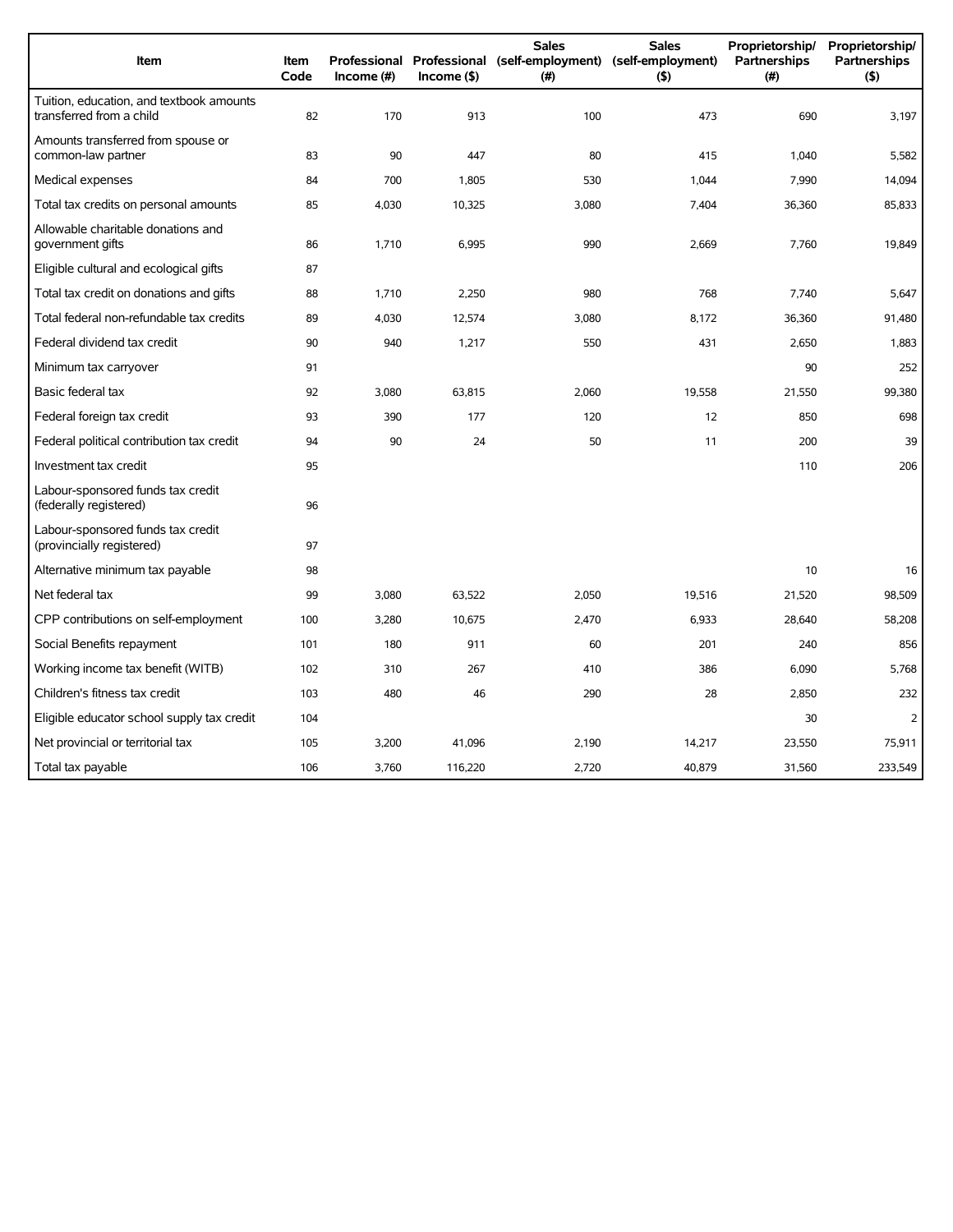| Item                                                                                          | Item<br>Code   | (# )   | Investment Investment<br>$($ \$) | Pension<br>(#) | <b>Pension</b><br>(5) | Social<br><b>Benefits</b><br>(#) | Social<br><b>Benefits</b><br>$($ \$) |
|-----------------------------------------------------------------------------------------------|----------------|--------|----------------------------------|----------------|-----------------------|----------------------------------|--------------------------------------|
| Number of taxable returns                                                                     | $\mathbf{1}$   | 24,730 |                                  | 126,750        |                       | 9,180                            |                                      |
| Number of non-taxable returns                                                                 | 2              | 7,340  |                                  | 65,270         |                       | 75,700                           |                                      |
| Total number of returns                                                                       | 3              | 32,080 |                                  | 192,020        |                       | 84,880                           |                                      |
| Employment income                                                                             | 4              | 12,560 | 340,384                          | 24,560         | 205,427               | 16,520                           | 88,210                               |
| Commissions (from employment)                                                                 | 5              | 160    | 2,288                            | 200            | 803                   | 240                              | 413                                  |
| Other employment income                                                                       | 6              | 1,270  | 4,588                            | 14,110         | 19,110                | 1,050                            | 1,240                                |
| Old age security (OAS) pension                                                                | $\overline{7}$ | 8,690  | 55,091                           | 154,980        | 1,025,458             | 10,070                           | 49,398                               |
| CPP or OPP benefits                                                                           | 8              | 11,610 | 79,103                           | 181,440        | 1,387,701             | 9,940                            | 22,077                               |
| Other pensions and superannuation                                                             | 9              | 6,510  | 108,951                          | 134,600        | 2,713,973             | 910                              | 3,308                                |
| Elected split-pension amount                                                                  | 10             | 2,020  | 13,226                           | 34,780         | 401,523               | 160                              | 835                                  |
| Universal child care benefit (UCCB)                                                           | 11             | 3,900  | 4,256                            | 1,830          | 1,119                 | 41,200                           | 59,307                               |
| Employment insurance and other benefits                                                       | 12             | 730    | 5,566                            | 1,830          | 9,678                 | 13,780                           | 172,725                              |
| Taxable amount of dividends from taxable Canadian corporations                                | 13             | 21,090 | 1,200,348                        | 44,780         | 119,219               | 1,120                            | 1,057                                |
| Interest and other investment income                                                          | 14             | 19,480 | 140,544                          | 89,440         | 145,108               | 6,000                            | 2,366                                |
| Net partnership income (limited or non-active partners only)                                  | 15             | 510    | 3,378                            | 400            | 231                   | 10                               | 10                                   |
| Net rental income                                                                             | 16             | 10,590 | 128,607                          | 6,010          | 16,033                | 380                              | 653                                  |
| Taxable capital gains                                                                         | 17             | 12,140 | 667,044                          | 33,120         | 68,594                | 730                              | 718                                  |
| RRSP income                                                                                   | 18             | 2,220  | 24,032                           | 16,480         | 101,132               | 1,780                            | 3,973                                |
| Other income                                                                                  | 19             | 10,910 | 53,356                           | 39,950         | 90,606                | 3,510                            | 6,378                                |
| Net business income                                                                           | 20             | 2,660  | 15,868                           | 5,670          | 13,165                | 900                              | 780                                  |
| Net professional income                                                                       | 21             | 550    | 9,712                            | 940            | 4,623                 | 80                               | 56                                   |
| Net commission income                                                                         | 22             | 330    | 1,969                            | 460            | 757                   | 270                              | 91                                   |
| Net farming income                                                                            | 23             | 1,530  | 2,857                            | 2,770          | $-3,650$              | 160                              | $-527$                               |
| Net fishing income                                                                            | 24             |        |                                  | 80             | 61                    | 130                              | 218                                  |
| Workers' compensation benefits                                                                | 25             | 200    | 1,327                            | 1,710          | 10,022                | 2,810                            | 58,964                               |
| Social assistance payments                                                                    | 26             | 80     | 278                              | 2,040          | 5,468                 | 37,580                           | 334,951                              |
| Net federal supplements                                                                       | 27             | 1,100  | 3,224                            | 50,460         | 180,252               | 10,720                           | 110,140                              |
| Total income assessed                                                                         | 28             | 32,060 | 2,866,597                        | 192,010        | 6,518,788             | 84,880                           | 917,589                              |
| Registered pension plan (RPP) deduction                                                       | 29             | 1,640  | 3,990                            | 3,910          | 3,808                 | 2,910                            | 1,682                                |
| RRSP/PRPP deduction                                                                           | 30             | 5,020  | 53,211                           | 7,790          | 49,741                | 2,180                            | 3,022                                |
| Deduction for elected split-pension amount                                                    | 31             | 2,160  | 17,932                           | 37,200         | 381,594               | 70                               | 267                                  |
| Annual union, professional, or like dues                                                      | 32             | 2,260  | 1,051                            | 8,840          | 2,027                 | 3,900                            | 813                                  |
| Child care expenses                                                                           | 33             | 1,040  | 3,090                            | 160            | 167                   | 2,930                            | 5,081                                |
| Business investment loss                                                                      | 34             | 20     | 792                              | 30             | 754                   |                                  |                                      |
| Moving expenses                                                                               | 35             | 50     | 297                              | 50             | 268                   | 50                               | 133                                  |
| Support payments made                                                                         | 36             | 110    | 3,493                            | 270            | 2,184                 | 10                               | 57                                   |
| Carrying charges and interest expenses                                                        | 37             | 8,300  | 49,650                           | 27,890         | 30,214                | 2,520                            | 276                                  |
| Deduction for CPP/QPP contributions on self-employment and other<br>earnings                  | 38             | 1,940  | 963                              | 1,370          | 391                   | 280                              | 41                                   |
| Deduction for provincial parental insurance plan (PPIP) premiums on<br>self-employment income | 39             |        |                                  |                |                       |                                  |                                      |
| Exploration and development expenses                                                          | 40             | 340    | 3,710                            | 300            | 490                   |                                  |                                      |
| Other employment expenses                                                                     | 41             | 430    | 1,859                            | 840            | 2,426                 | 270                              | 817                                  |
| Clergy residence deduction                                                                    | 42             | 20     | 220                              | 70             | 410                   |                                  |                                      |
| Other deductions                                                                              | 43             | 1,650  | 4,340                            | 6,190          | 40,220                |                                  |                                      |
| Total deductions before adjustments                                                           | 44             | 16,330 | 144,634                          | 70,560         | 514,788               | 12,380                           | 14,589                               |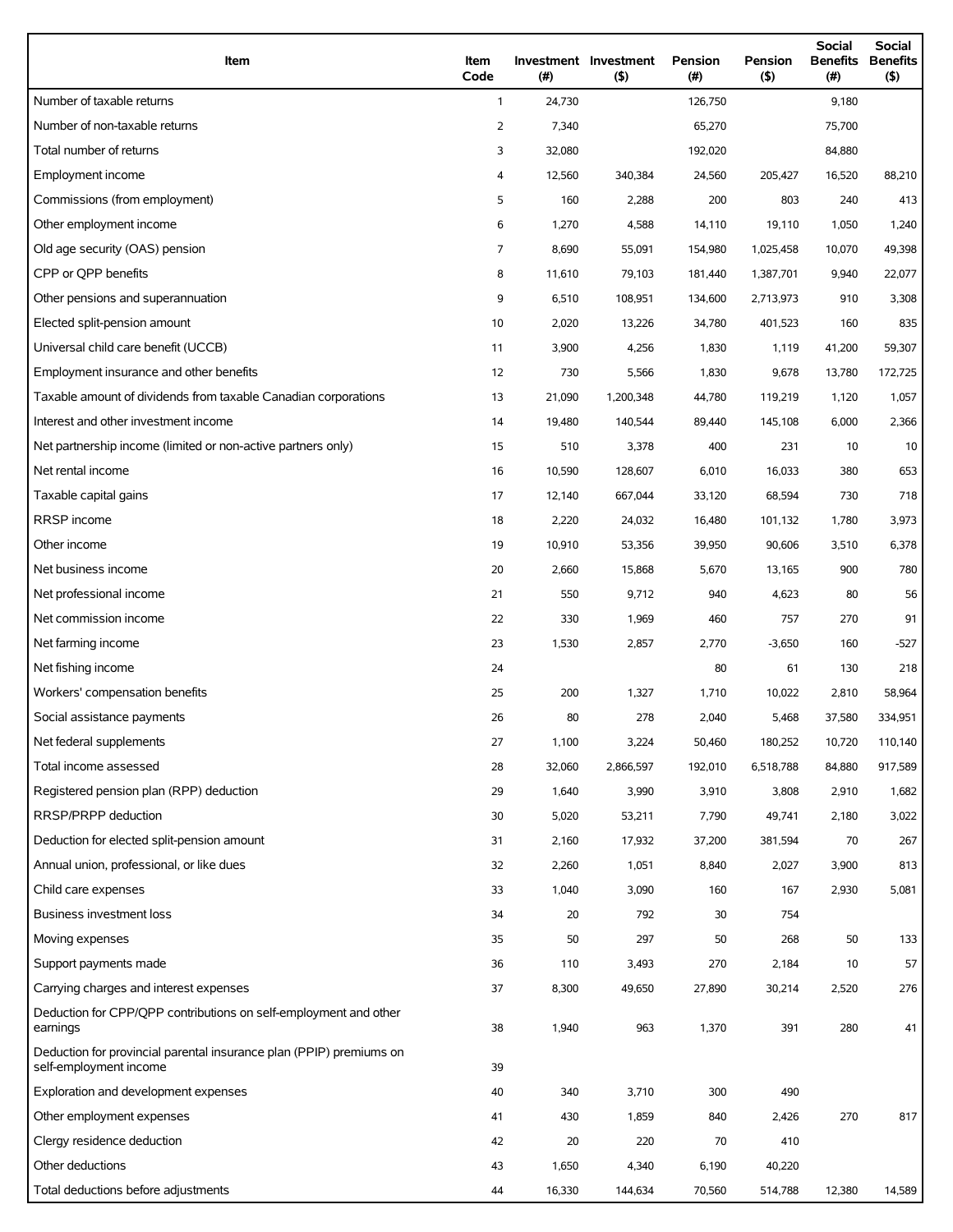| Item                                                                | <b>Item Code</b> | (#)    | Investment Investment<br>$($ \$) | Pension (#) | Pension (\$) | <b>Social</b><br><b>Benefits</b><br>(# ) | <b>Social</b><br>Benefits<br>(\$) |
|---------------------------------------------------------------------|------------------|--------|----------------------------------|-------------|--------------|------------------------------------------|-----------------------------------|
| Social benefits repayment                                           | 45               | 3,230  | 14,753                           | 3,990       | 10,254       | 40                                       | 68                                |
| Net income                                                          | 46               | 31,750 | 2,711,574                        | 191,910     | 5,994,654    | 84,550                                   | 903,634                           |
| Canadian Forces personnel and police deduction                      | 47               |        |                                  |             |              |                                          |                                   |
| Security options deductions                                         | 48               | 10     | 295                              |             |              |                                          |                                   |
| Other payments deduction                                            | 49               | 1,270  | 4,640                            | 53,430      | 195,736      | 47,440                                   | 505,568                           |
| Non-capital losses of other years                                   | 50               |        |                                  |             |              | 20                                       | 33                                |
| Net capital losses of other years                                   | 51               | 2,410  | 16,360                           | 5,340       | 6,557        | 50                                       | 40                                |
| Capital gains deduction                                             | 52               | 2,310  | 317,237                          | 260         | 2,066        |                                          |                                   |
| Northern residents deductions                                       | 53               | 210    | 661                              | 2,310       | 7,970        | 580                                      | 1,584                             |
| Additional deductions                                               | 54               | 160    | 496                              | 3,680       | 10,332       | 170                                      | 997                               |
| Farming/fishing losses of prior years                               | 55               | 70     | 1,026                            | 60          | 303          |                                          |                                   |
| Total deductions from net income                                    | 56               | 5,870  | 346,865                          | 63,080      | 223,331      | 47,810                                   | 508,255                           |
| Taxable income assessed                                             | 57               | 31,670 | 2,366,044                        | 191,720     | 5,771,496    | 66,370                                   | 397,771                           |
| Basic personal amount                                               | 58               | 32,070 | 367,014                          | 192,010     | 2,201,459    | 84,880                                   | 970,794                           |
| Age amount                                                          | 59               | 6,460  | 32,148                           | 154,400     | 1,007,536    | 10,770                                   | 75,850                            |
| Spouse or common-law partner amount                                 | 60               | 1,400  | 10,298                           | 6,420       | 29,584       | 7,070                                    | 71,946                            |
| Amount for an eligible dependant                                    | 61               | 310    | 3,210                            | 750         | 6,865        | 15,790                                   | 178,697                           |
| Family caregiver amount for children under 18 years of age          | 62               | 80     | 195                              | 90          | 225          | 1,140                                    | 2,977                             |
| Amount for infirm dependants age 18 or older                        | 63               | 40     | 172                              | 280         | 1,461        | 30                                       | 138                               |
| CPP or QPP contributions through employment                         | 64               | 9,950  | 10,222                           | 13,840      | 5,618        | 16,230                                   | 5,801                             |
| CPP or QPP contributions on self-employment and other earnings      | 65               | 1,940  | 963                              | 1,370       | 391          | 280                                      | 41                                |
| Employment insurance premiums                                       | 66               | 6,000  | 2,362                            | 15,620      | 3,742        | 15,130                                   | 3,622                             |
| PPIP premiums paid                                                  | 67               |        |                                  |             |              |                                          |                                   |
| PPIP premiums payable on employment income                          | 68               |        |                                  |             |              |                                          |                                   |
| PPIP premiums payable on self-employment income                     | 69               |        |                                  |             |              |                                          |                                   |
| Volunteer firefighters' amount/search and rescue volunteers' amount | 70               | 50     | 138                              | 110         | 318          | 40                                       | 117                               |
| Canada employment amount                                            | 71               | 13,250 | 14,432                           | 35,760      | 28,614       | 17,280                                   | 16,914                            |
| Public transit amount                                               | 72               | 400    | 170                              | 1,920       | 917          | 1,400                                    | 806                               |
| Children's arts amount                                              | 73               | 870    | 296                              | 110         | 30           | 540                                      | 143                               |
| Home accessibility expenses                                         | 74               | 40     | 254                              | 310         | 1,449        |                                          |                                   |
| Home buyers' amount                                                 | 75               | 80     | 355                              | 60          | 264          | 110                                      | 449                               |
| Pension income amount                                               | 76               | 7,790  | 14,332                           | 147,320     | 283,039      | 1,040                                    | 1,442                             |
| Caregiver amount                                                    | 77               | 210    | 1,199                            | 990         | 5,214        | 210                                      | 1,272                             |
| Disability amount                                                   | 78               | 1,940  | 15,542                           | 35,370      | 282,755      | 7,380                                    | 58,974                            |
| Disability amount transferred from a dependant                      | 79               | 270    | 2,561                            | 1,240       | 9,947        | 1,810                                    | 24,837                            |
| Interest paid on student loans                                      | 80               | 80     | 57                               | 20          | 10           | 310                                      | 119                               |
| Tuition, education, and textbook amounts                            | 81               | 2,080  | 20,072                           | 410         | 928          | 1,250                                    | 5,508                             |
| Tuition, education, and textbook amounts transferred from a child   | 82               | 520    | 2,537                            | 660         | 3,092        | 40                                       | 148                               |
| Amounts transferred from spouse or common-law partner               | 83               | 900    | 4,744                            | 21,000      | 120,333      | 1,950                                    | 13,092                            |
| Medical expenses                                                    | 84               | 6,240  | 27,797                           | 72,050      | 208,148      | 4,870                                    | 5,336                             |
| Total tax credits on personal amounts                               | 85               | 32,080 | 79,664                           | 192,020     | 630,293      | 84,880                                   | 215,856                           |
| Allowable charitable donations and government gifts                 | 86               | 9,660  | 77,493                           | 57,240      | 92,642       | 1,690                                    | 1,092                             |
| Eligible cultural and ecological gifts                              | 87               |        |                                  |             |              |                                          |                                   |
| Total tax credit on donations and gifts                             | 88               | 9,630  | 23,725                           | 57,110      | 25,751       | 1,640                                    | 288                               |
| Total federal non-refundable tax credits                            | 89               | 32,080 | 103,389                          | 192,020     | 656,044      | 84,880                                   | 216,144                           |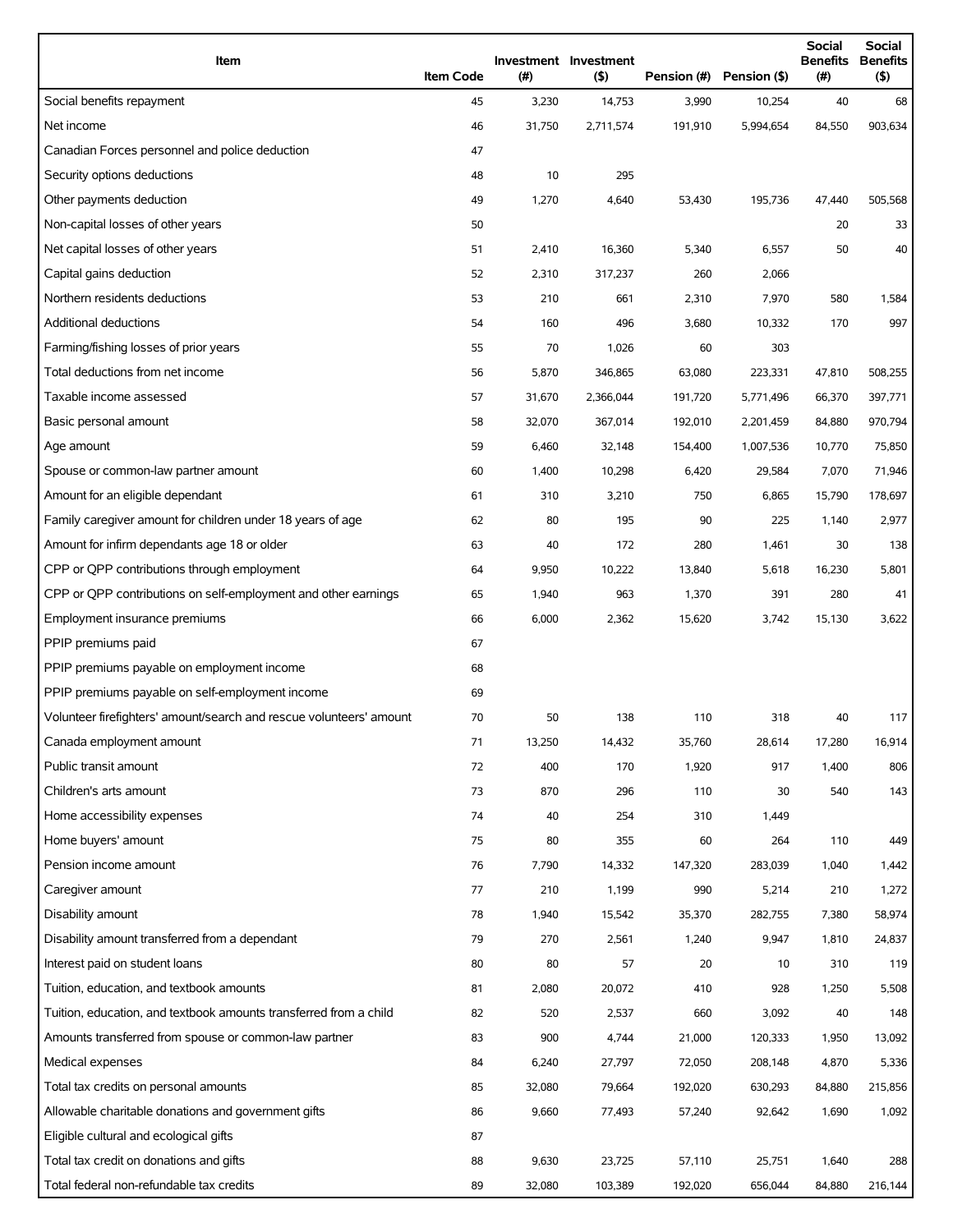| Item                                                        | <b>Item Code</b> | (#)    | Investment Investment<br>(5) | Pension (#) | Pension (\$) | <b>Social</b><br><b>Benefits</b><br>(#) | Social<br><b>Benefits</b><br>(5) |
|-------------------------------------------------------------|------------------|--------|------------------------------|-------------|--------------|-----------------------------------------|----------------------------------|
| Federal dividend tax credit                                 | 90               | 18,490 | 141,718                      | 35,490      | 15,351       | 590                                     | 85                               |
| Minimum tax carryover                                       | 91               | 970    | 2,479                        | 360         | 887          |                                         |                                  |
| Basic federal tax                                           | 92               | 20,780 | 291,185                      | 102,540     | 336,209      | 7,850                                   | 12,050                           |
| Federal foreign tax credit                                  | 93               | 5,260  | 4,689                        | 15,050      | 2,265        | 100                                     | 4                                |
| Federal political contribution tax credit                   | 94               | 580    | 134                          | 2,720       | 446          | 20                                      | 1                                |
| Investment tax credit                                       | 95               | 70     | 606                          | 50          | 66           |                                         |                                  |
| Labour-sponsored funds tax credit (federally registered)    | 96               |        |                              |             |              |                                         |                                  |
| Labour-sponsored funds tax credit (provincially registered) | 97               |        |                              |             |              |                                         |                                  |
| Alternative minimum tax payable                             | 98               | 1,430  | 12,768                       |             |              |                                         |                                  |
| Net federal tax                                             | 99               | 20,550 | 285,775                      | 102,330     | 333,459      | 7,850                                   | 12,051                           |
| CPP contributions on self-employment                        | 100              | 1,940  | 1,927                        | 1,370       | 782          | 280                                     | 82                               |
| Social Benefits repayment                                   | 101              | 3,230  | 14,753                       | 3,990       | 10,254       | 40                                      | 68                               |
| Working income tax benefit (WITB)                           | 102              | 360    | 245                          | 570         | 278          | 4,010                                   | 2,586                            |
| Children's fitness tax credit                               | 103              | 1,760  | 172                          | 240         | 18           | 1,870                                   | 113                              |
| Eligible educator school supply tax credit                  | 104              |        |                              | 20          | $\mathbf{1}$ | 20                                      | $\mathbf{1}$                     |
| Net provincial or territorial tax                           | 105              | 24,400 | 241,909                      | 126,600     | 328,209      | 8,790                                   | 10,544                           |
| Total tax payable                                           | 106              | 24,730 | 544,366                      | 126,750     | 672,704      | 9,180                                   | 22,745                           |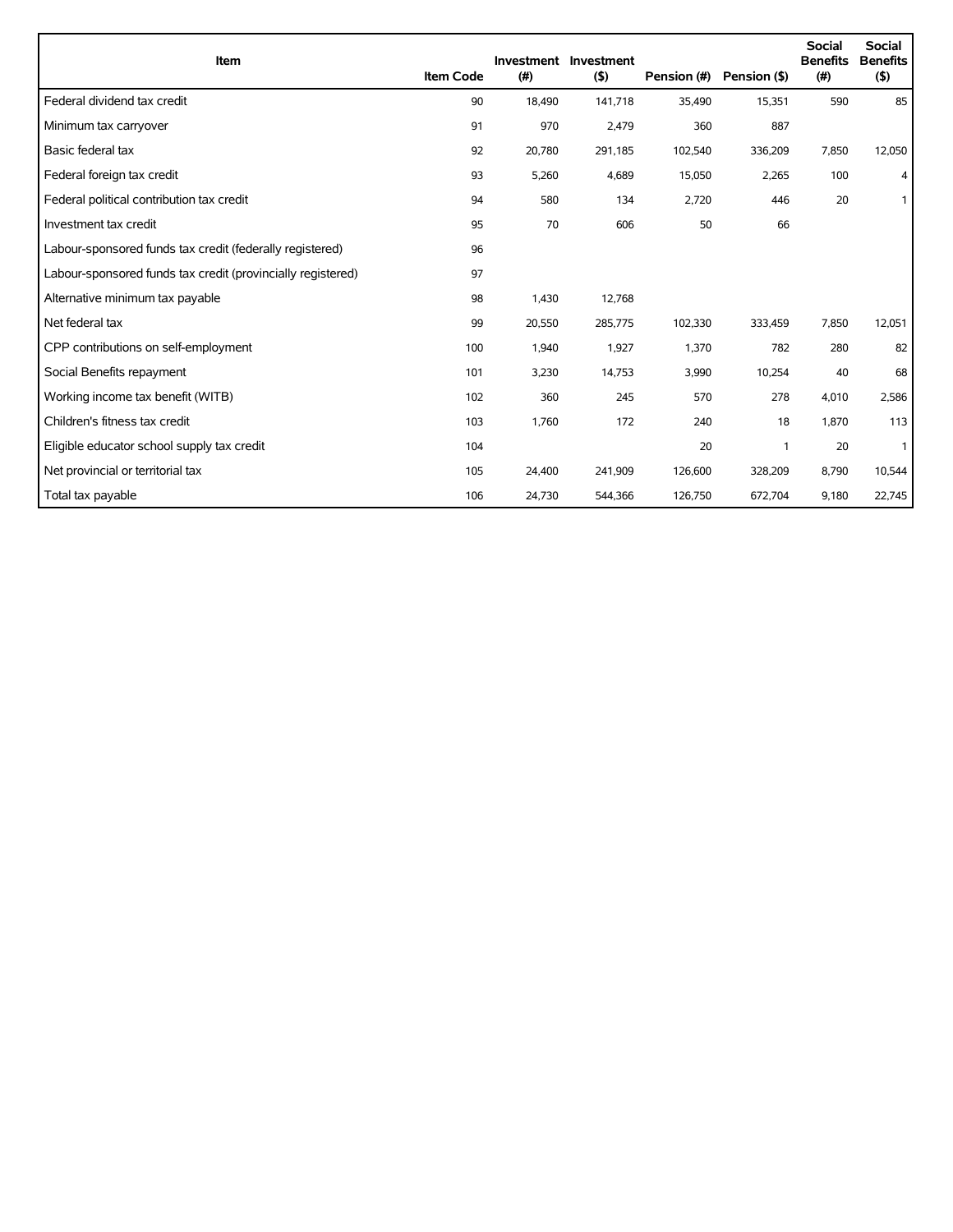| Item                                                                                       | Item Code Other (#) |        | Other (\$) |
|--------------------------------------------------------------------------------------------|---------------------|--------|------------|
| Number of taxable returns                                                                  | $\mathbf{1}$        | 11,830 |            |
| Number of non-taxable returns                                                              | 2                   | 51,300 |            |
| Total number of returns                                                                    | 3                   | 63,130 |            |
| Employment income                                                                          | 4                   | 7,180  | 107,107    |
| Commissions (from employment)                                                              | 5                   | 110    | 963        |
| Other employment income                                                                    | 6                   | 1,220  | 2,943      |
| Old age security (OAS) pension                                                             | 7                   | 2,390  | 12,087     |
| CPP or QPP benefits                                                                        | 8                   | 6,990  | 47,914     |
| Other pensions and superannuation                                                          | 9                   | 3,110  | 52,874     |
| Elected split-pension amount                                                               | 10                  | 1,220  | 7,443      |
| Universal child care benefit (UCCB)                                                        | 11                  | 1,480  | 1,412      |
| Employment insurance and other benefits                                                    | 12                  | 1,010  | 6,810      |
| Taxable amount of dividends from taxable Canadian corporations                             | 13                  | 3,900  | 14,634     |
| Interest and other investment income                                                       | 14                  | 6,000  | 9,798      |
| Net partnership income (limited or non-active partners only)                               | 15                  |        |            |
| Net rental income                                                                          | 16                  | 580    | 1,031      |
| Taxable capital gains                                                                      | 17                  | 2,900  | 15,083     |
| RRSP income                                                                                | 18                  | 6,750  | 191,038    |
| Other income                                                                               | 19                  | 14,510 | 469,938    |
| Net business income                                                                        | 20                  | 970    | 2,443      |
| Net professional income                                                                    | 21                  | 170    | 2,004      |
| Net commission income                                                                      | 22                  | 120    | 239        |
| Net farming income                                                                         | 23                  | 210    | $-319$     |
| Net fishing income                                                                         | 24                  |        |            |
| Workers' compensation benefits                                                             | 25                  | 150    | 1,036      |
| Social assistance payments                                                                 | 26                  | 380    | 1,075      |
| Net federal supplements                                                                    | 27                  | 470    | 1,370      |
| Total income assessed                                                                      | 28                  | 18,720 | 965,641    |
| Registered pension plan (RPP) deduction                                                    | 29                  | 1,910  | 3,174      |
| RRSP/PRPP deduction                                                                        | 30                  | 3,030  | 103,544    |
| Deduction for elected split-pension amount                                                 | 31                  | 1,120  | 11,789     |
| Annual union, professional, or like dues                                                   | 32                  | 2,330  | 637        |
| Child care expenses                                                                        | 33                  | 270    | 573        |
| <b>Business investment loss</b>                                                            | 34                  |        |            |
| Moving expenses                                                                            | 35                  | 80     | 362        |
| Support payments made                                                                      | 36                  | 20     | 298        |
| Carrying charges and interest expenses                                                     | 37                  | 2,230  | 5,290      |
| Deduction for CPP/QPP contributions on self-employment and other earnings                  | 38                  | 470    | 171        |
| Deduction for provincial parental insurance plan (PPIP) premiums on self-employment income | 39                  |        |            |
| Exploration and development expenses                                                       | 40                  |        |            |
| Other employment expenses                                                                  | 41                  | 230    | 733        |
| Clergy residence deduction                                                                 | 42                  | 10     | 112        |
| Other deductions                                                                           | 43                  | 970    | 15,642     |
| Total deductions before adjustments                                                        | 44                  | 7,920  | 144,693    |
| Social benefits repayment                                                                  | 45                  | 780    | 2,639      |
| Net income                                                                                 | 46                  | 18,650 | 819,129    |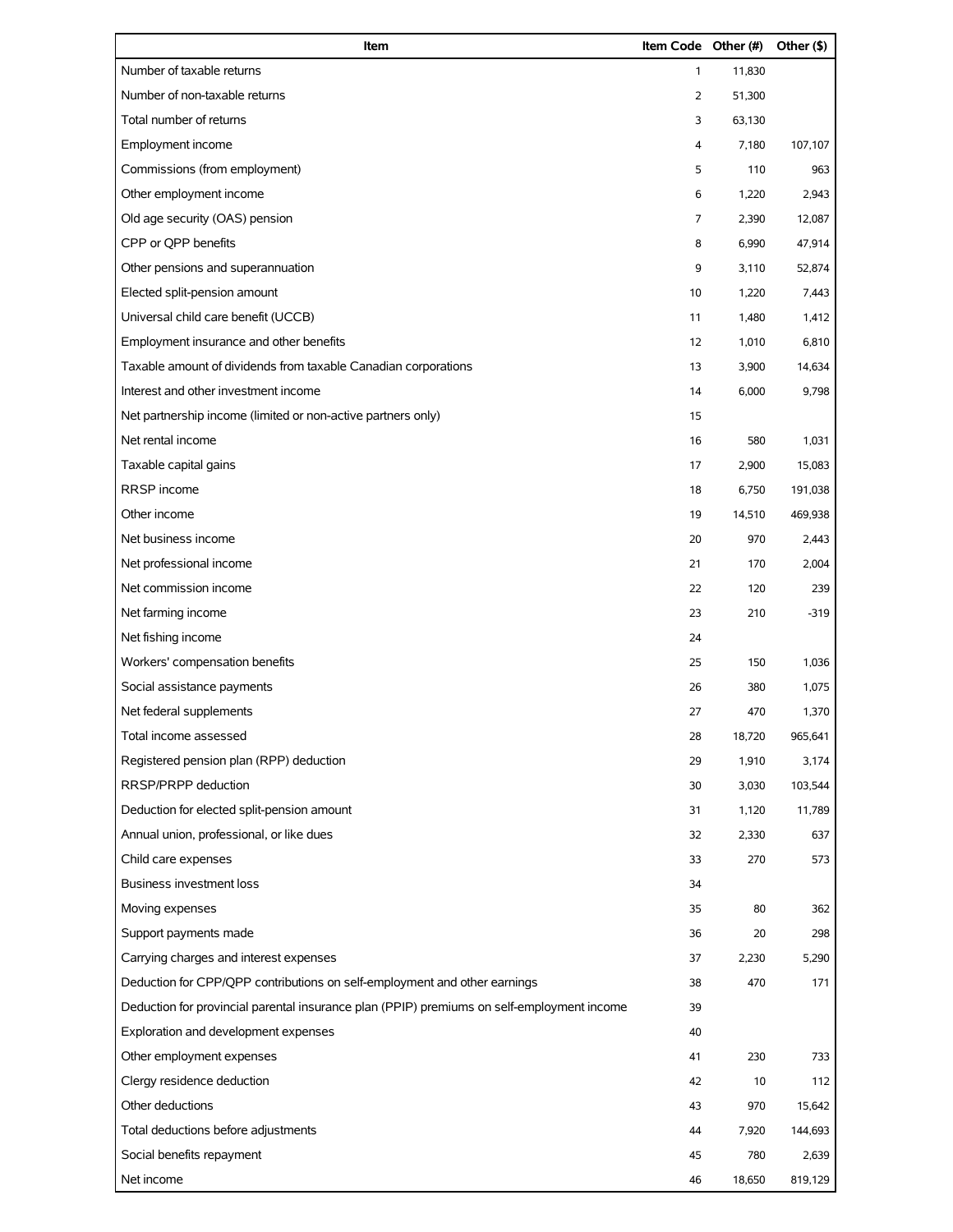| Item                                                                | Item Code Other (#) |        | Other (\$) |
|---------------------------------------------------------------------|---------------------|--------|------------|
| Canadian Forces personnel and police deduction                      | 47                  |        |            |
| Security options deductions                                         | 48                  |        |            |
| Other payments deduction                                            | 49                  | 990    | 3,450      |
| Non-capital losses of other years                                   | 50                  |        |            |
| Net capital losses of other years                                   | 51                  | 540    | 873        |
| Capital gains deduction                                             | 52                  | 50     | 2,275      |
| Northern residents deductions                                       | 53                  | 250    | 822        |
| Additional deductions                                               | 54                  | 120    | 1,349      |
| Farming/fishing losses of prior years                               | 55                  |        |            |
| Total deductions from net income                                    | 56                  | 1,910  | 9,126      |
| Taxable income assessed                                             | 57                  | 18,630 | 810,084    |
| Basic personal amount                                               | 58                  | 63,110 | 711,764    |
| Age amount                                                          | 59                  | 2,880  | 16,686     |
| Spouse or common-law partner amount                                 | 60                  | 3,890  | 37,905     |
| Amount for an eligible dependant                                    | 61                  | 1,180  | 12,596     |
| Family caregiver amount for children under 18 years of age          | 62                  | 100    | 267        |
| Amount for infirm dependants age 18 or older                        | 63                  | 30     | 144        |
| CPP or QPP contributions through employment                         | 64                  | 8,810  | 7,231      |
| CPP or QPP contributions on self-employment and other earnings      | 65                  | 470    | 171        |
| Employment insurance premiums                                       | 66                  | 11,150 | 4,530      |
| PPIP premiums paid                                                  | 67                  |        |            |
| PPIP premiums payable on employment income                          | 68                  |        |            |
| PPIP premiums payable on self-employment income                     | 69                  |        |            |
| Volunteer firefighters' amount/search and rescue volunteers' amount | 70                  |        |            |
| Canada employment amount                                            | 71                  | 8,180  | 7,837      |
| Public transit amount                                               | 72                  | 1,510  | 590        |
| Children's arts amount                                              | 73                  | 170    | 49         |
| Home accessibility expenses                                         | 74                  | 20     | 104        |
| Home buyers' amount                                                 | 75                  | 50     | 251        |
| Pension income amount                                               | 76                  | 4.090  | 7,663      |
| Caregiver amount                                                    | 77                  | 170    | 940        |
| Disability amount                                                   | 78                  | 2,460  | 19,748     |
| Disability amount transferred from a dependant                      | 79                  | 370    | 4,069      |
| Interest paid on student loans                                      | 80                  | 50     | 24         |
| Tuition, education, and textbook amounts                            | 81                  | 990    | 5,737      |
| Tuition, education, and textbook amounts transferred from a child   | 82                  | 280    | 1,340      |
| Amounts transferred from spouse or common-law partner               | 83                  | 1,170  | 7,166      |
| Medical expenses                                                    | 84                  | 4,720  | 10,993     |
| Total tax credits on personal amounts                               | 85                  | 63,110 | 128,678    |
| Allowable charitable donations and government gifts                 | 86                  | 4,160  | 10,446     |
| Eligible cultural and ecological gifts                              | 87                  |        |            |
| Total tax credit on donations and gifts                             | 88                  | 4,120  | 3,058      |
| Total federal non-refundable tax credits                            | 89                  | 63,110 | 131,736    |
| Federal dividend tax credit                                         | 90                  | 3,540  | 1,945      |
| Minimum tax carryover                                               | 91                  | 150    | 610        |
| Basic federal tax                                                   | 92                  | 10,950 | 118,381    |